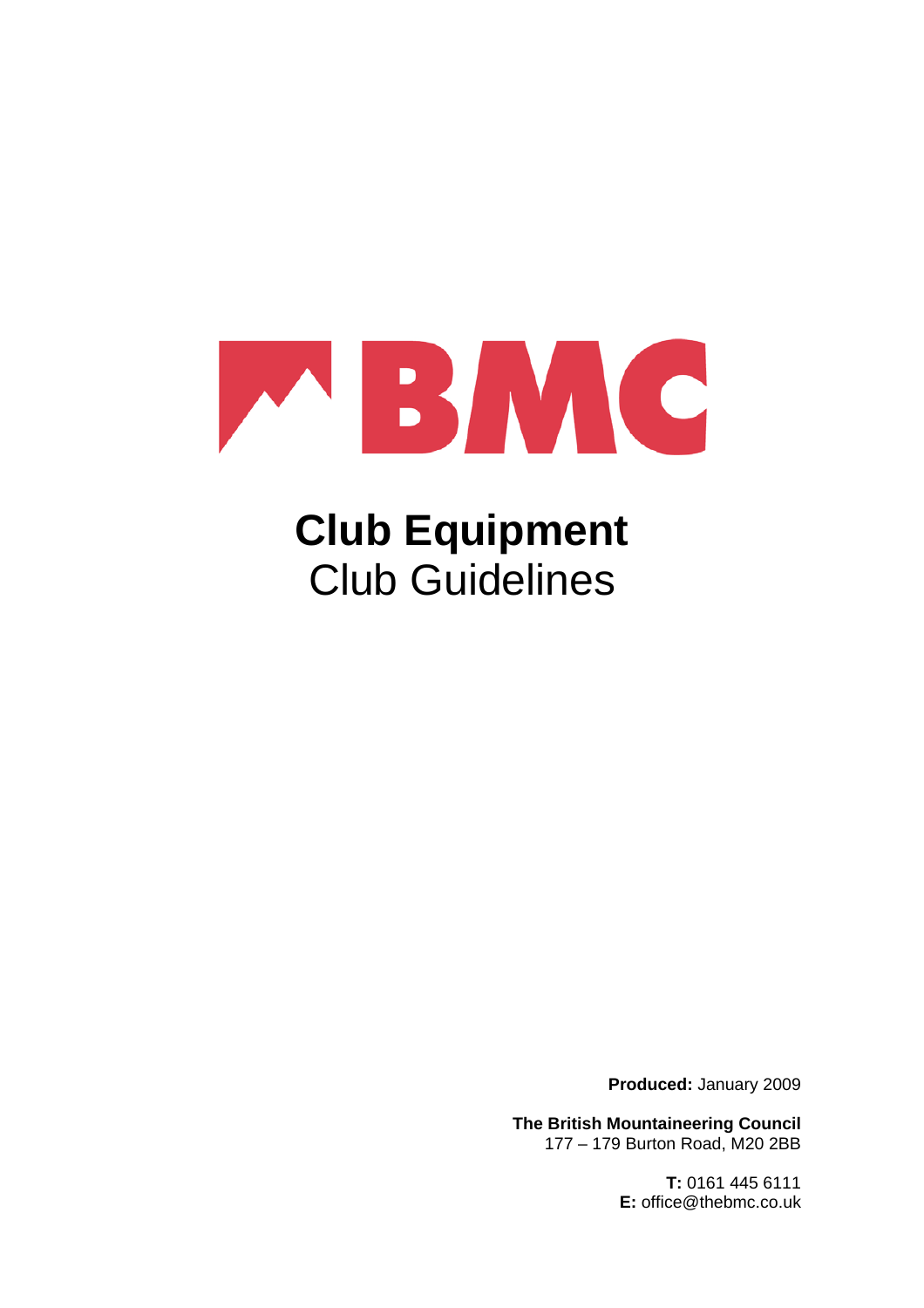

## **Club Equipment**

## **1. Introduction**

This document summarises the main points covered during the 2008 Student Safety & Good Practice Seminar. It will be useful to anyone who uses or is responsible for pooled or club equipment. Some key points have been highlighted by case studies.

## **2. Pooled Equipment**

The following advice is taken from the general guidance given to clubs by the BMC:

## • **Pooled equipment is used at the individuals own risk**

The individual should check to make sure any pooled equipment that they borrow is safe to use and is appropriate for its intended purpose. Check it before you use it.

This is fine if club members are experienced, but what if they aren't? Provide training to your club members to allow them to check their equipment confidently. We'll look at some of the resources available that can help you do this later.

## • **It is recommended that records of age and usage of pooled equipment are kept, and any inspections are recorded**

It's relatively easy to monitor your own personal equipment, and to build up a picture of its use and history. From this you can decide when to retire it from service.

It isn't such an easy task when dealing with pooled equipment used by a wide range of individuals. Good record keeping helps keep track of usage and history, and enables information to be passed on. This is especially important for student clubs in which the membership can change almost completely over a three or four year cycle.

## **3. The Equipment Officer**

## • **A club has a duty to take reasonable steps to ensure that equipment is reasonably safe for the use of the club members**

In addition to the individual checking equipment prior to using it, appointing a suitably experienced person as an Equipment Officer can greatly assist the management of equipment in order to achieve this.

If responsibility is shared between club members and an Equipment Officer, the chances of unsafe or unsuitable equipment being used are greatly reduced.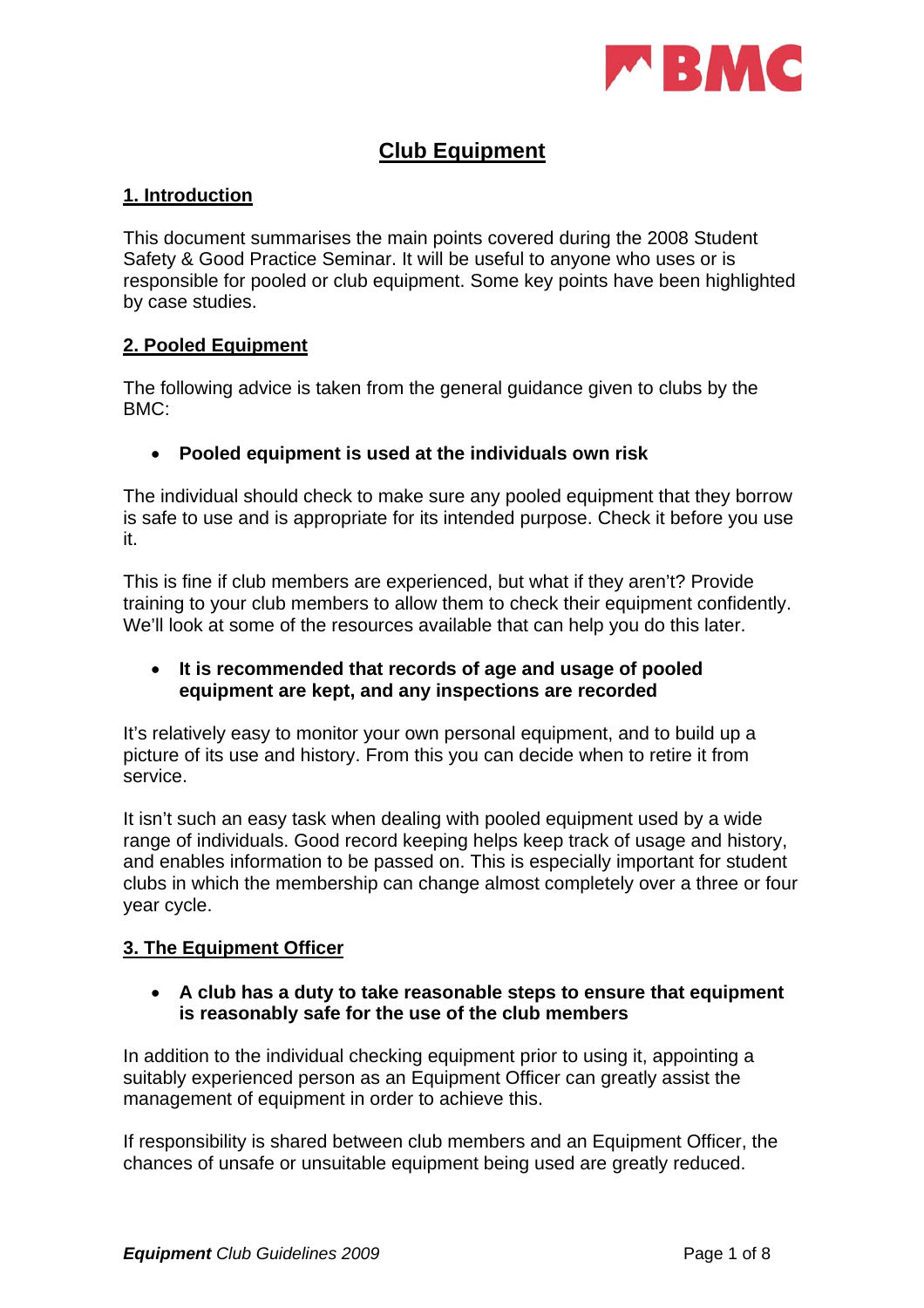

The equipment officer should not be responsible for tasks such as ensuring that all kit is fit for purpose, or logging in/out each piece of equipment, or cleaning dirty kit. All of those are the responsibility of the user. However, running 'equipment inspection classes' for all club members, ensuring that kit is stored by the club appropriately and managing the club's kit inspection records would likely be included in the equipment officers responsibilities.

For all BMC Affiliated clubs, Club Officers including Equipment Officers are covered under the BMC civil liability insurance policy whilst discharging their duties.

## **4. Equipment Checking**

Inspecting and checking equipment is our main method in avoiding incidents caused by faulty equipment. We can break this down into two types of checking:

## • **Pre-use check by the user**

This goes back to shared responsibility, in which the user must check that equipment is safe to use before using it. This advice and training should be given to novices and new club members.

A typical pre-use procedure would be doing a quick visual and tactile check of a rope when flaking it out at the base of a route.

*Case study – several brand new ropes were issued by the club equipment officer for a beginner's meet in the Peak District. All the ropes had been thoroughly checked by her beforehand. On arrival at the crag, top ropes were set up. Whilst doing this, one of the climbers noticed a massive lump in one of the ropes – the core visibly poking out. The new rope had been shut in the minibus door, neatly cutting it almost clean through. Luckily, a pre-use check found the damage and an accident was avoided.* 

## • **Thorough detailed check by a responsible person**

We'll refer to this type of detailed check as Equipment Inspection, and cover it in some detail below:

## **5. Equipment Inspection**

#### **Why Inspect?**

- To help meet the club's duty of care.
- To assist with budgeting and purchasing you can avoid buying kit which hasn't lasted for very long, and keep track of when replacements may be required.
- Have the confidence to enjoy your climbing without having to worry whether your kit is up to scratch or not.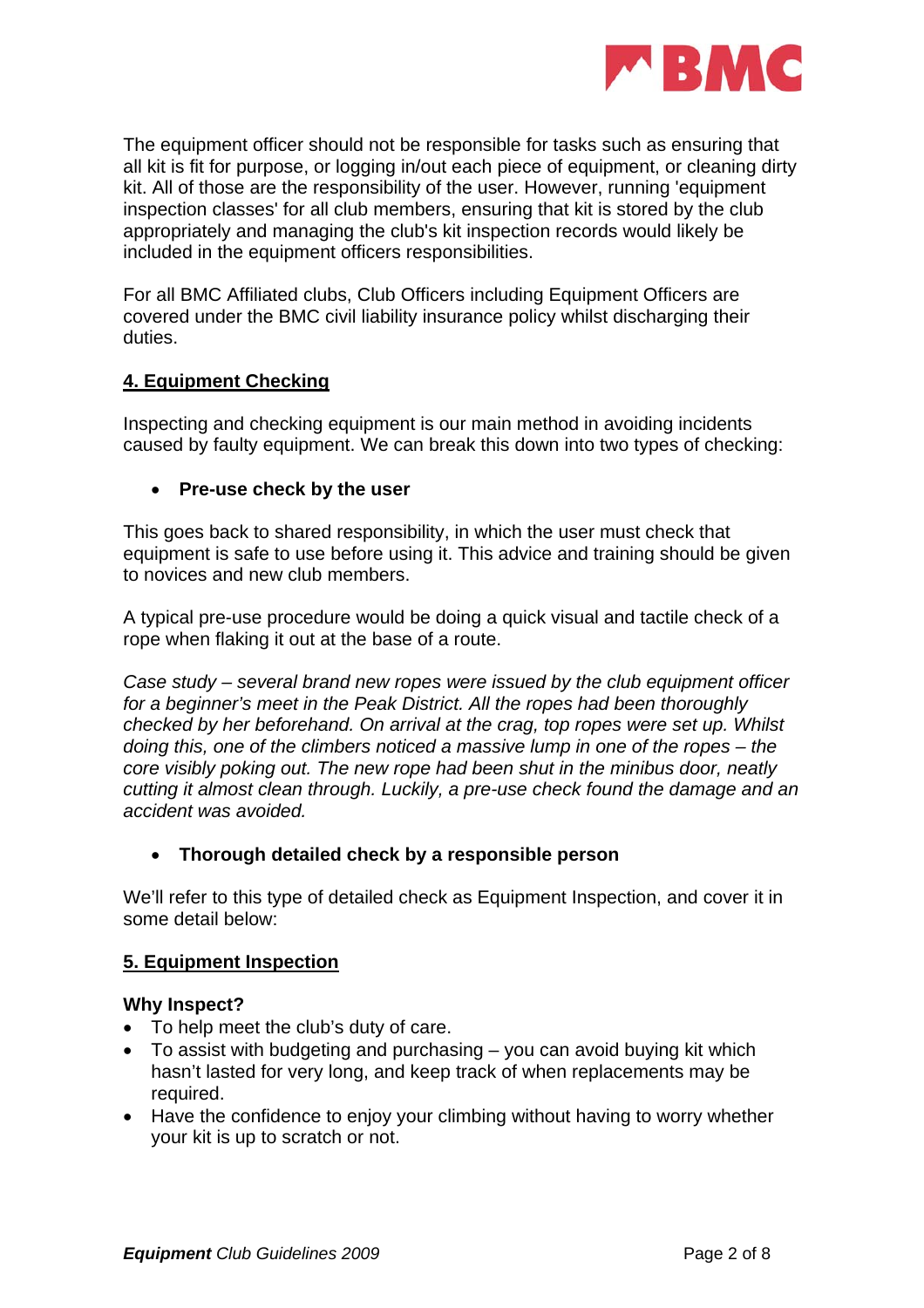

## **When to Inspect?**

• Immediately after purchase - even new equipment may be faulty.



*Case study - harness with a fault from new. The harness was used for some time before the fault was found. An initial inspection would most likely have spotted this.* 

• At regular intervals based on the manufacturers guidance. This will vary depending on the manufacturer, and the specific product. For example, from the Wild Country website:

"In addition to the normal inspection required before use this product should be thoroughly examined at least once every THREE MONTHS by a competent person."

Also, be prepared to shorten inspection intervals if necessary, based on circumstances.

• After a reported incident. If a rope gets handed in with the comment in the signing out book " 40 ft fall factor 1 at Gogarth, after block pulled out"… there is a chance the rope may be damaged and requires inspecting!

#### **How to Inspect?**

- Be systematic. Do one thing at a time, for example if checking a harness, check the webbing, then the stitching, then any buckles.
- Follow the manufacturer's instructions. There may be specific points to check for instance, that are more critical than others.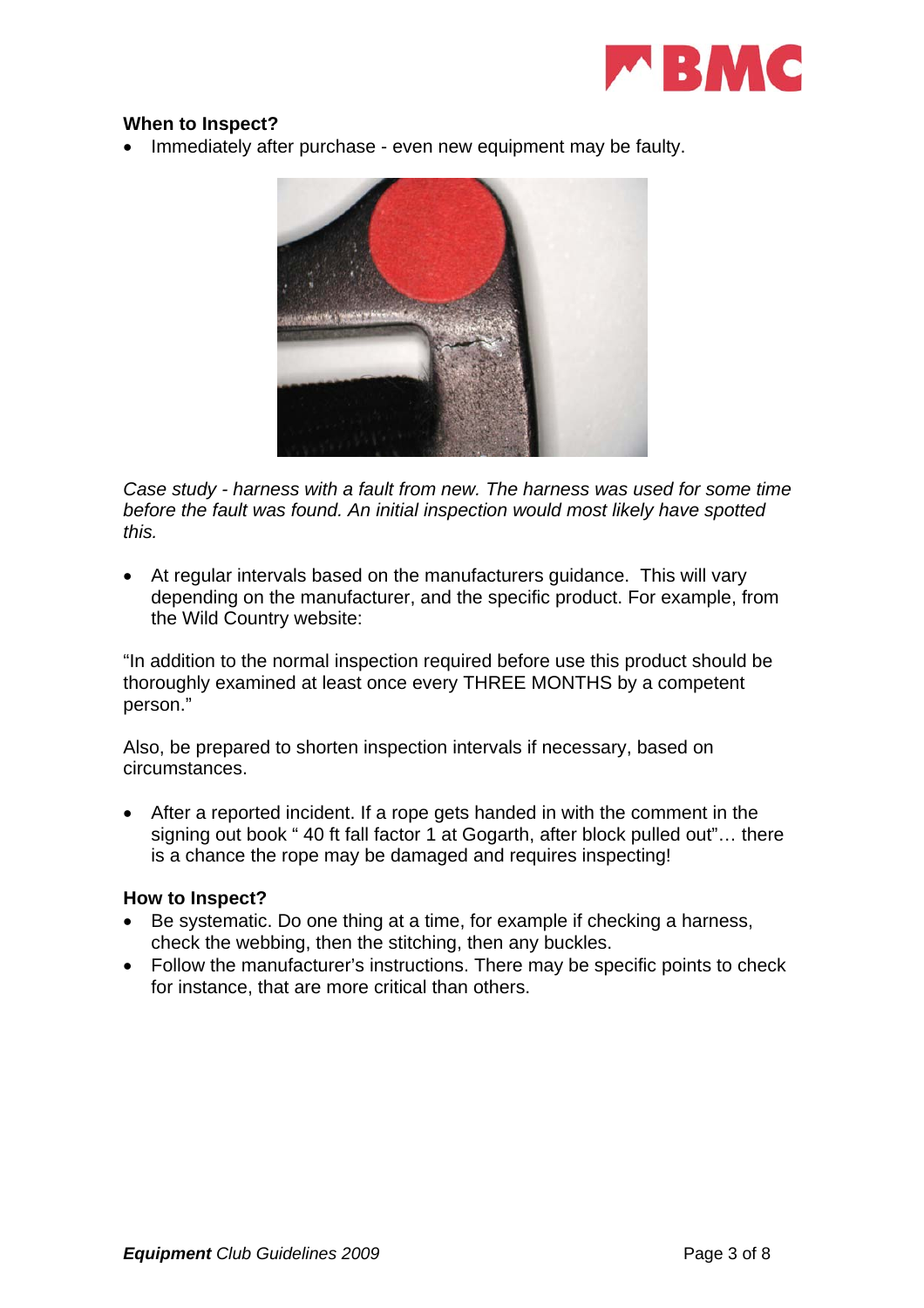



Record the results. If you don't record the results, you may as well not bother doing the inspection in the first place.

#### **Who Inspects?**

- Involve as many club members as possible. This will increase individual's knowledge and awareness, and help foster a good attitude towards kit maintenance and care.
- Have one experienced person managing the system. In other words, an Equipment Officer, who doesn't get lumbered with all the work!

#### **Inspection Records**

It's up to you whether you keep the records of any inspections separate or include them as part of your signing in/out book. Keeping them separate tends to make it easier to manage as signing in/out is often done in a hurry and records can get a bit scruffy! Blank record sheets are included at the back of this document, but feel free to make your own to fit the management system you use. Here's an example of a rope log where inspections and signing in/out have been combined:

| Rope #                                                                    | <b>Description</b>          |            | <b>DOM</b>         | In Service | <b>Retire By</b>                                   |                                                       |  |  |
|---------------------------------------------------------------------------|-----------------------------|------------|--------------------|------------|----------------------------------------------------|-------------------------------------------------------|--|--|
| 4                                                                         | Red/Blue 8.5mm x 50m Mammut |            | 10/2005<br>06/2006 |            | 06/2011                                            | <b>SCRAPPED</b>                                       |  |  |
| <b>Comments</b>                                                           |                             |            |                    |            |                                                    |                                                       |  |  |
| *Undamaged section of 35m retained, used as scranbling rope. See Rope #12 |                             |            |                    |            |                                                    |                                                       |  |  |
| Log Out                                                                   | Signed                      | Log In     | Signed             |            | Usage                                              | <b>Inspection/Comment</b>                             |  |  |
| 12/06/2006                                                                | A.G                         | 12/06/2006 | A.G                |            | Inspection                                         | Pre-service inspection. Fine, correct<br> length      |  |  |
| 21/07/2006                                                                | D.M                         | 23/08/2006 | D.M                |            | Alps Trip. 6 routes.                               | Slight furring of sheath 4m in                        |  |  |
| 25/09/2006                                                                | A.G                         | 27/09/2006 | A.G                |            | <b>Beginners Meet, Peak</b><br>District, 12 routes | Fine                                                  |  |  |
| 05/10/2006                                                                | D.M                         | 07/10/2006 | D.M                |            | Lake District, 4 routes                            | <b>Fine</b>                                           |  |  |
| 15/01/2007                                                                | J.P                         | 17/01/2007 | J.P                |            | Cairngorms, Winter climbing                        | 10m fall, ~ FF 0.5 Lump noticed in                    |  |  |
|                                                                           |                             |            |                    |            | 1 route                                            | rope afterwards.                                      |  |  |
| 18/01/2007                                                                | A.G                         | 18/01/2007 |                    | A.G        | Inspection                                         | Core damaged 15m from end. Rope<br>retired from use * |  |  |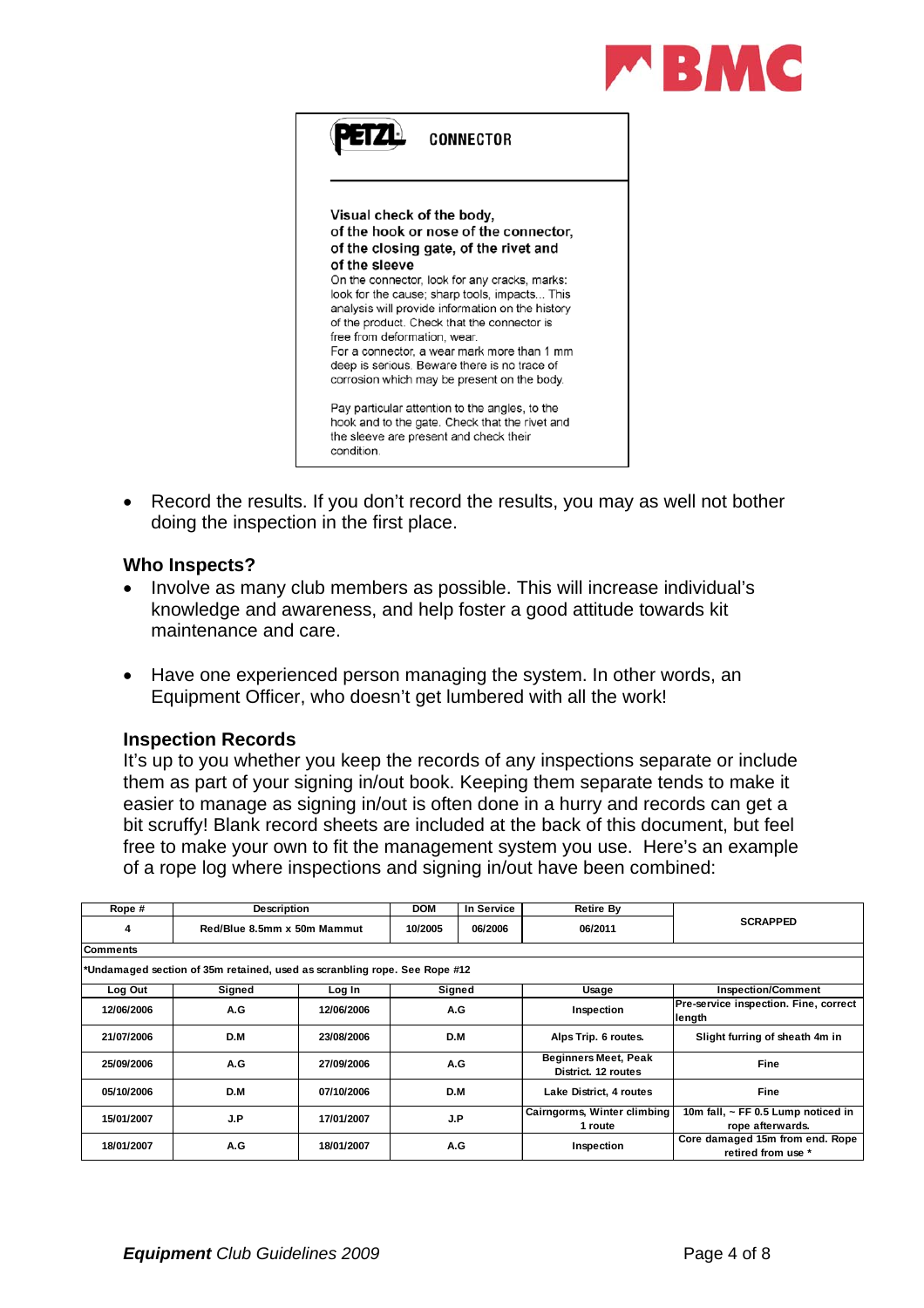

## **6. Retiring Equipment**

At some point you will have to retire kit from service. This is easy if it has been damaged – you can see that it is unsafe to use, and you then scrap it. What about lifetime? All equipment has a lifetime, given by the manufacturer, after which it should be scrapped, even if it seems to still be OK. The rules for this are simple:

- Follow the manufacturer's guidelines.
- If possible, record the end of service date on the equipment log (see the rope log above).
- Make sure items are identifiable.
- Write down that you've scrapped it, and actually dispose of it so it can't get back into the system.

What if, as sometimes happens, you inherit a load of kit which you can't identify or tell how old it is? This is a tough one. However, the club can take a pragmatic approach in assessing the kit. For example, all modern equipment is date and batch marked, so the year of manufacture can be established. That alone is important knowledge. If nothing about the kit can be established then it may be best not to use it. To avoid these situations arising in the first place, maintain comprehensive equipment records and pass them on to the next Equipment **Officer** 

*Case study 1 – a bag of karabiners is found at the back of the club store room, there are no records for them. An inspection shows that they are all in a good condition and appear almost unused, and they pass an inspection. Phoning the manufacturer with the batch code indicates they are 7 years old, and the manufacturer gives an indefinite lifespan for their metallic products. It is decided to use the karabiners, as they are within their lifespan and there is no reason to suggest that they are unsafe to use.* 

*Case study 2 – a new Equipment Officer is going through the club harnesses, and finds one with no records to go with it. There is no CE label or date marking, and the harness is well used but still passes an inspection – it is decided to scrap the harness because there is no way of working out its age. Textile items generally age and degrade over time more than metallic items.* 

## **7. Quarantining Kit**

A system that works really well is having a quarantine box. This enables suspect kit to be taken out of service temporarily until it can be thoroughly inspected. Make sure everyone knows about it, and try to foster an attitude where people aren't afraid to report damaged kit and related problems. There's nothing worse than when people try and sneak knackered kit back in because they are afraid of being told off.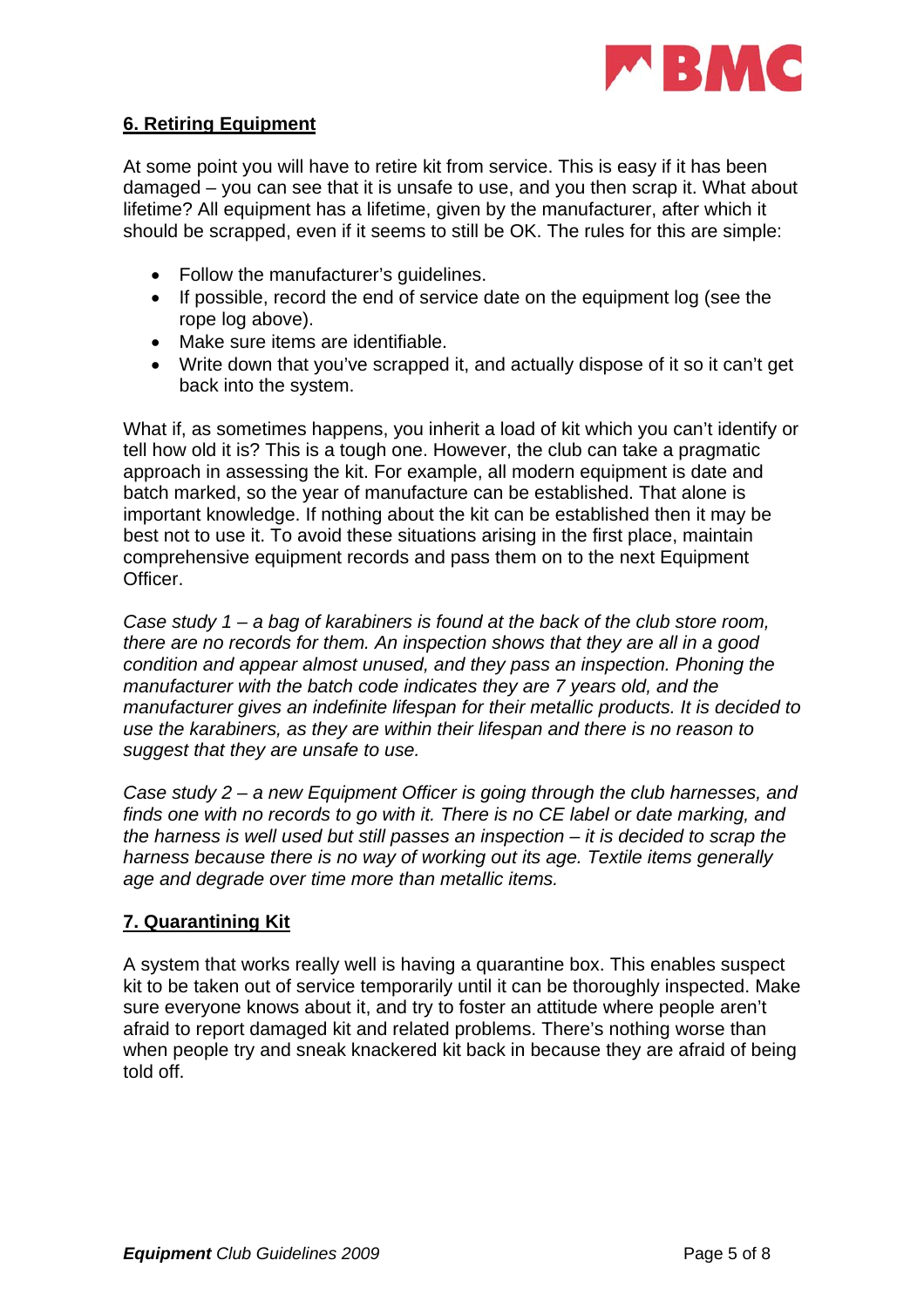

## **8. Choosing Club Equipment**

Choose your kit with care, and look for the following features:

- **Hard wearing, durable**
- **Large safety reserves**
- **Easy for novices to use**

Some ideas:

Single ropes: 10.5mm, rather than 9.1mm diameter.

Double ropes: 9mm rather than 8mm diameter.

Fully adjustable harnesses.

Rigid shell helmets rather than lightweight foam.

16mm Nylon slings rather than 6mm Dyneema.

If you intend to do top-roping, low-stretch rigging ropes and steel karabiners are useful.

Grabby belay devices for novices rather than slick devices.

## **9. Storing Equipment**

Some tips

- **Put away dry, clean, away from light and chemicals (especially acids).**
- **Example 1** Lightly oil moving parts, wiping away excess. Normal oil does not affect nylon.
- Been seacliff climbing? Rinse equipment in cold water and allow to dry.
- Use ropebags and clean ropes with a ropebrush.

## **10. Further Information**

There is a wealth of useful information available to help you.

There are BMC publications including:

Care & Maintenance: available as a free download from the BMC website [www.thebmc.co.uk](http://www.thebmc.co.uk/)>equipment advice>downloads>care & maintenance booklet

Crampons & Ice Axes Booklet: available to buy from the BMC shop

Manufacturer's websites: obtaining copies of instructions and general advice

Useful inspection videos on the Petzl website: en.petzl.com>sport>equipment inspection>checking of ppe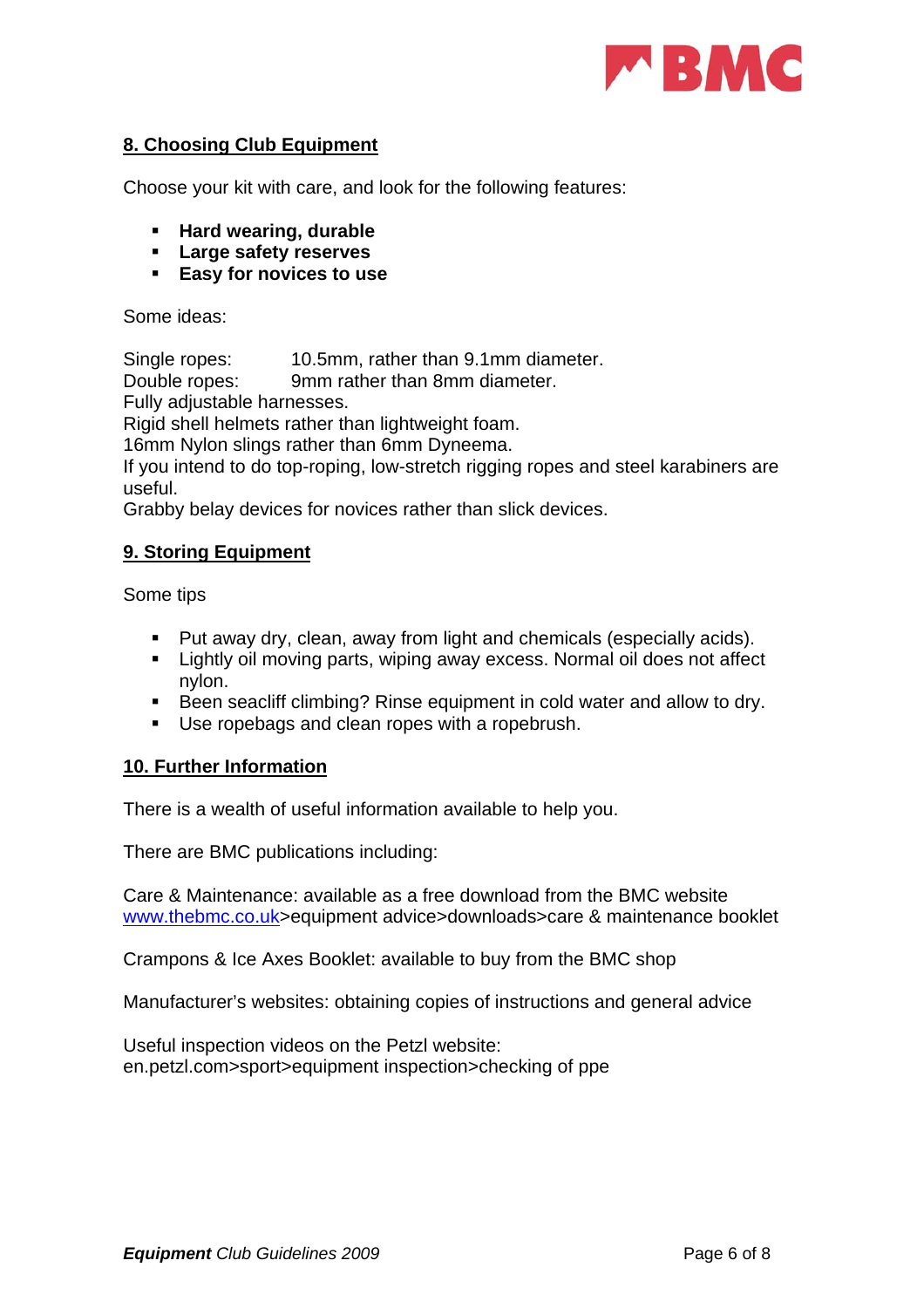

| <b>Individual Inspection Record</b> |                    |                           |                 |            |                  |  |  |  |
|-------------------------------------|--------------------|---------------------------|-----------------|------------|------------------|--|--|--|
| $\mathsf{ID}$                       | <b>Description</b> |                           | <b>DOM</b>      | In Service | <b>Retire By</b> |  |  |  |
|                                     |                    |                           |                 |            |                  |  |  |  |
|                                     |                    |                           | <b>Comments</b> |            |                  |  |  |  |
|                                     |                    |                           |                 |            |                  |  |  |  |
| <b>Date</b>                         | <b>Signed</b>      | <b>Inspection/Comment</b> |                 |            |                  |  |  |  |
|                                     |                    |                           |                 |            |                  |  |  |  |
|                                     |                    |                           |                 |            |                  |  |  |  |
|                                     |                    |                           |                 |            |                  |  |  |  |
|                                     |                    |                           |                 |            |                  |  |  |  |
|                                     |                    |                           |                 |            |                  |  |  |  |
|                                     |                    |                           |                 |            |                  |  |  |  |
|                                     |                    |                           |                 |            |                  |  |  |  |
|                                     |                    |                           |                 |            |                  |  |  |  |
|                                     |                    |                           |                 |            |                  |  |  |  |
|                                     |                    |                           |                 |            |                  |  |  |  |
|                                     |                    |                           |                 |            |                  |  |  |  |
|                                     |                    |                           |                 |            |                  |  |  |  |
|                                     |                    |                           |                 |            |                  |  |  |  |
|                                     |                    |                           |                 |            |                  |  |  |  |
|                                     |                    |                           |                 |            |                  |  |  |  |
|                                     |                    |                           |                 |            |                  |  |  |  |